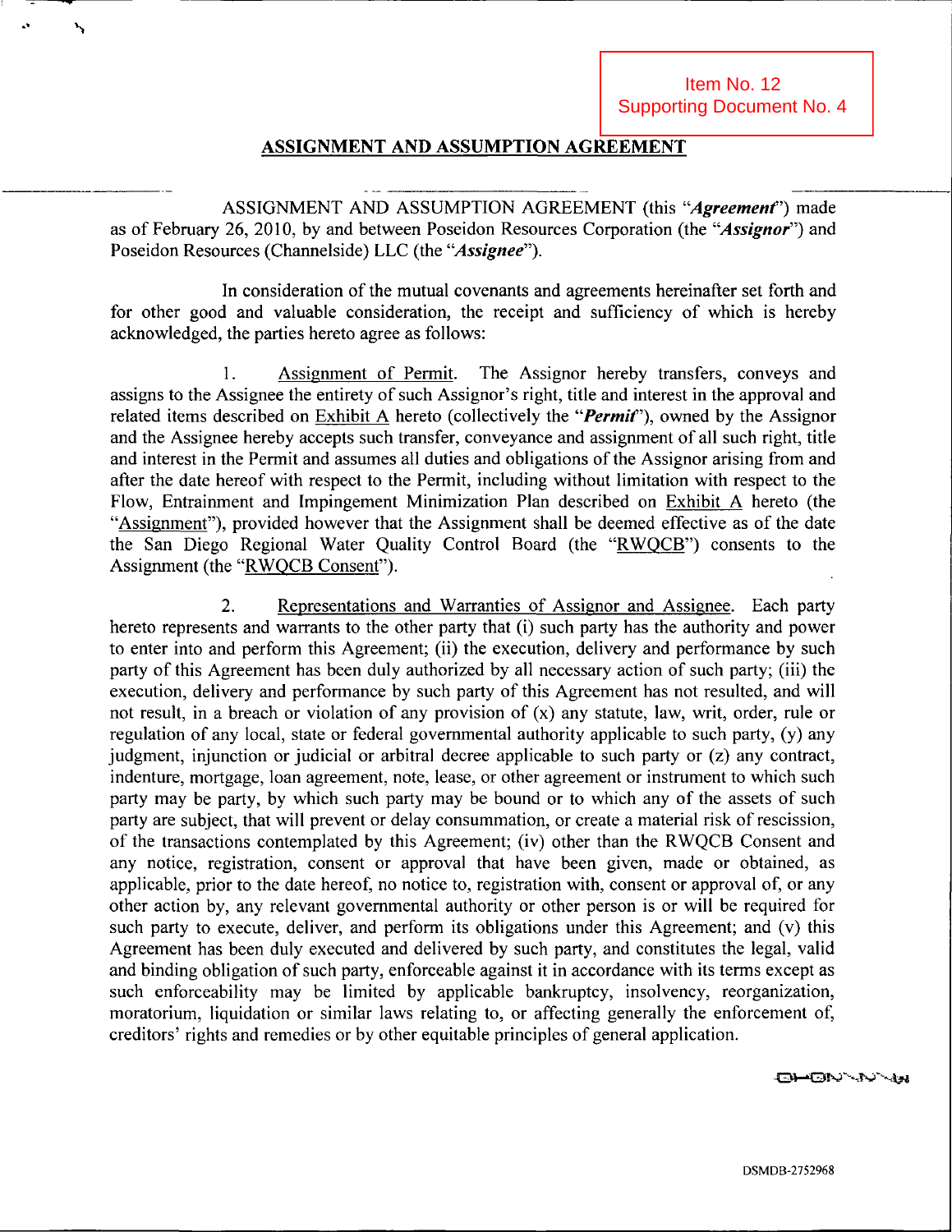3. Future Cooperation. Each of the parties hereto agrees to cooperate at all times from and after the date hereof with respect to any of the matters described herein, and to execute such further assignments, assumptions, notifications or other documents as may be reasonably requested for the purpose-of-giving-effect-to,-evidencing or giving notice of thetransactions contemplated by this Agreement.

s

4. Amendments. Changes and Modifications. This Agreement may not be amended, changed or otherwise modified except by a written instrument executed by both of the parties hereto.

5. Successors and Assigns; No Third Party Beneficiaries. This Agreement shall inure to the benefit of, be binding upon and be enforceable by and against the parties hereto and their respective successors and assigns. No party hereto will assign its rights or delegate its obligations under this Agreement without the prior written consent of the other party hereto.

6. Counterparts. This Agreement may be executed in counterparts, each of which shall be deemed an original but both of which together shall constitute but one instrument.

7. Headings. Headings are for convenience only and shall not affect the interpretation of this Agreement.

8. Governing Law. This Agreement shall be interpreted and construed in accordance with and governed by the laws of the State of Califomia without giving effect to such jurisdiction's conflict of laws principles.

[Signature page follows]

OHON-JV-Js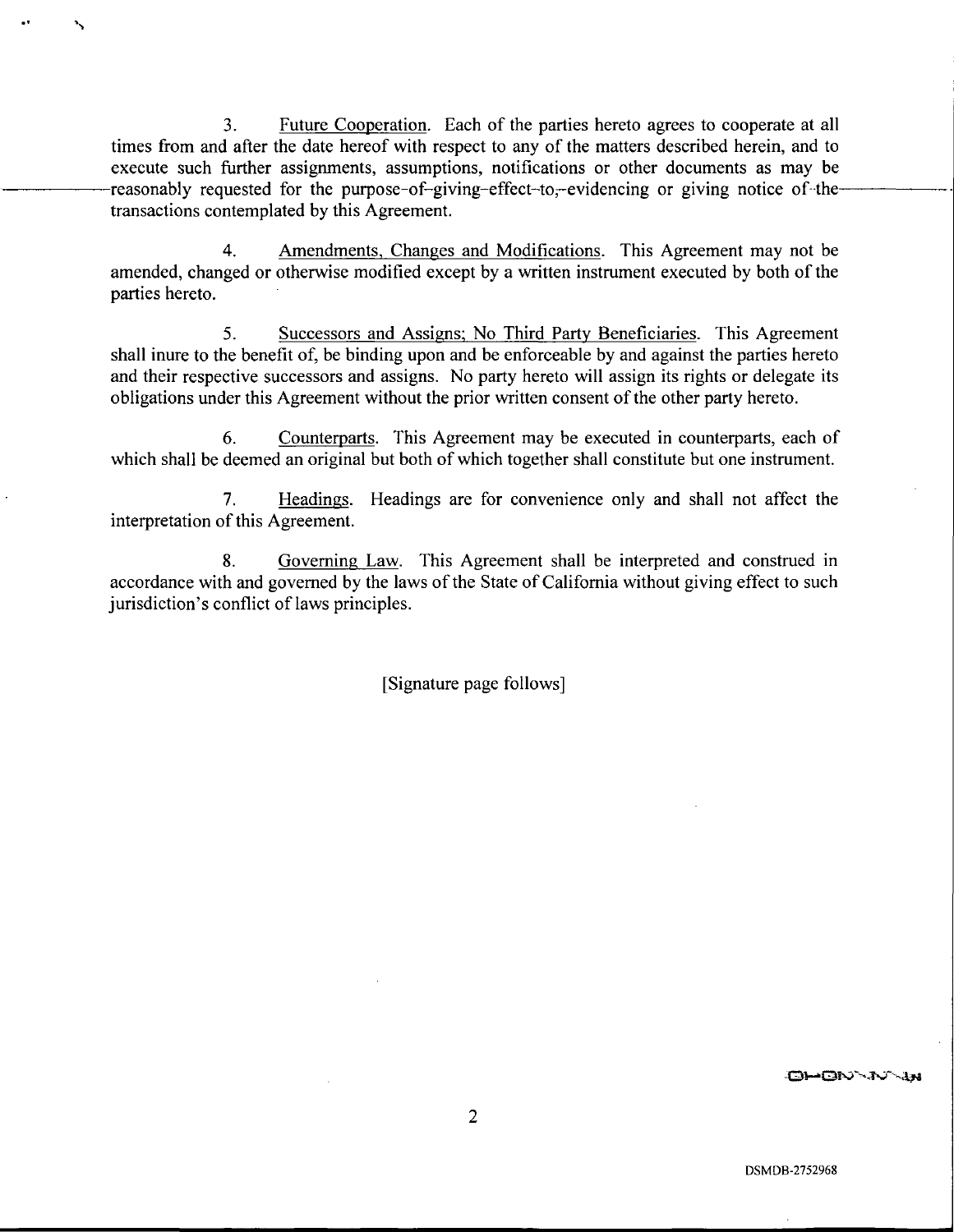IN WITNESS WHEREOF, the parties hereto have executed this Assignment and Assumption Agreement as of the date first above written.

۰.

#### ASSIGNOR:

## POSEIDON RESOURCES CORPORATION

 $\overline{\phantom{a}}$ By:

Name: Andrew Kingman Title: *Chref Financial Officer* 

#### ASSIGNEE:

# POSEIDON RESOURCES (CHANNELSIDE) LLC

By:  $\mathcal{I}$ Name: Peter MacLaggan

 $Title: Vice$  PRESIDENT

[Signature page to Assignment and Assumption Agreement] :Oi-iOl\*J'V30^l#4

DSMDB-2752968